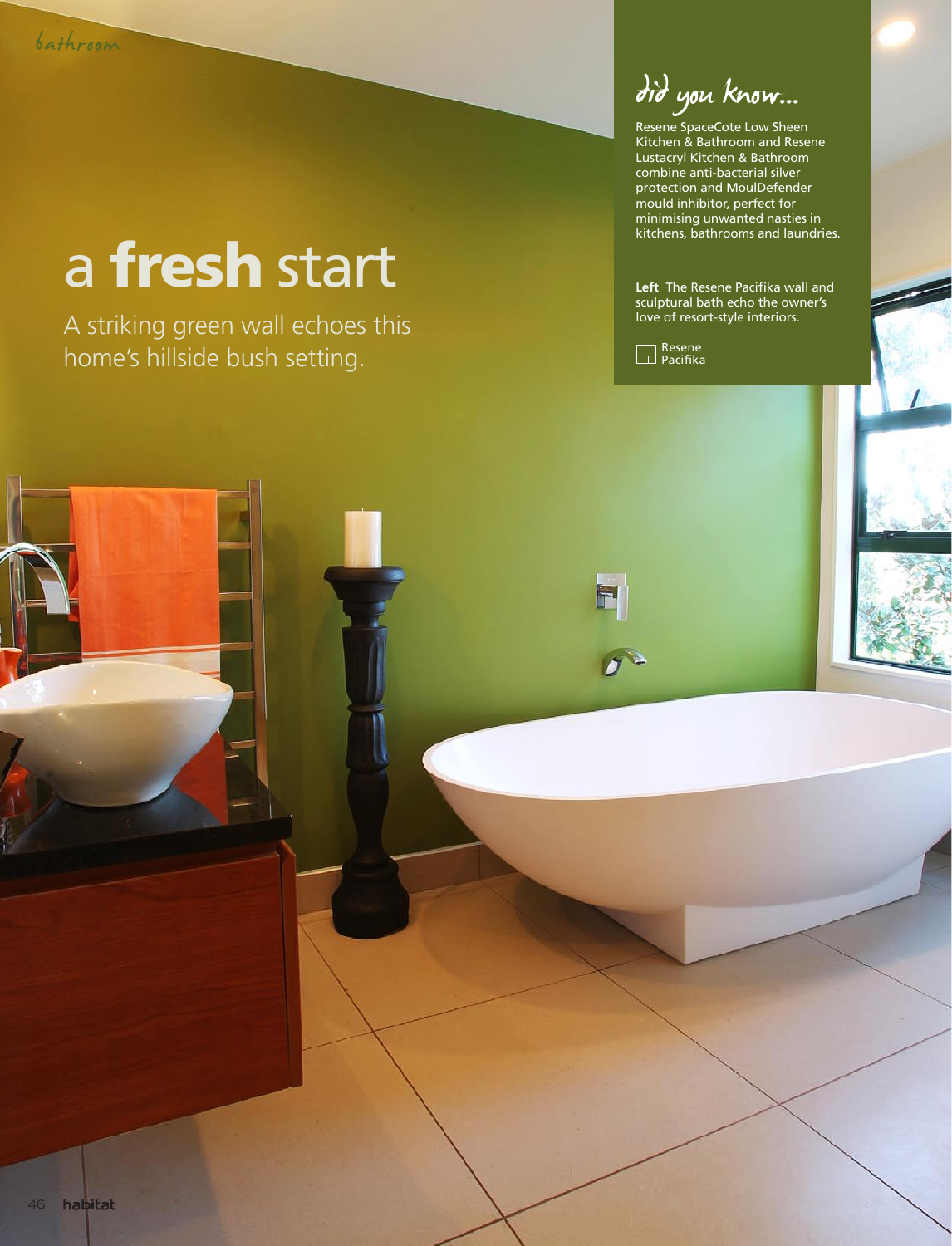ith its fresh-toned wall of Resene Pacifika green and curvaceous bath taking its dress circle position in front of the window, this bathroom is now a haven for its Auckland owners.

Unsure what to do with the small L-shaped bathroom of their 15-yearold house, Sarah and David Morton turned to friend and interior designer Liz Kerby. She suggested increasing the size of the room by incorporating part of an adjacent linen cupboard and embracing the house's location on a slope of native bush adjoining a harbourside reserve by bringing some of that green inside. The colour also echoes Sarah and David's love of the subtropical resort style.

Other walls and the ceiling in the room were kept neutral in Resene Black White, so as not to overpower the space. The only window in the room is small and tucked around the corner, and with the mix of subtropical and native bush outside, any light that does come in is quite diffuse and soft.

Another problem was that the bathroom could be seen as soon as visitors walked in the front door. When the room was increased in size, the door was relocated to deflect that sightline. Now, any glimpse is of the luscious green wall and a peek of curved bath.

The green wall highlights the outline of the bath in a way a neutral colour could never do. That bath has been a key component for the owners after Sarah spotted it at a local bathroomware showroom. "I had to have it," she says. It was the sort of conviction necessary considering the lengths the couple had to go to. Their house has no drive-on access, just a timber boardwalk winding down to it amongst the trees from the road above. The heavy bath had to be carried >

## **Mirror mirror**

Although Sarah and Dave's oval mirror looks great with this scheme, Sarah plans to replace it soon with something more decorative. These tips from Christchurchbased Trendy Mirrors could help:

- •<sup>11</sup> For darker and smaller areas use a large mirror to add light and the perception of space.
- To get an idea of the size and shape you need, cut a template out of newspaper to hold against the wall. For size symmetry, compare against the vanity width, window framing or shower height for alignment.
- How high should a vanity mirror hang? Measure up from the basin 150-200mm and add sufficient height to accommodate all members of your household. Normally about 900-1000mm is enough.
- For double basins, use two individual heated mirrors for a contemporary finish. If you want to increase natural lighting and the perception of space, one long mirror is best.
- Shaped mirrors add character and balance, and are especially suited to a pedestal vanity and a bathroom with square lines.
- Vertical side lights give the best light reflection and effect.



For more information, see www.trendymirrors.co.nz.

Resene California